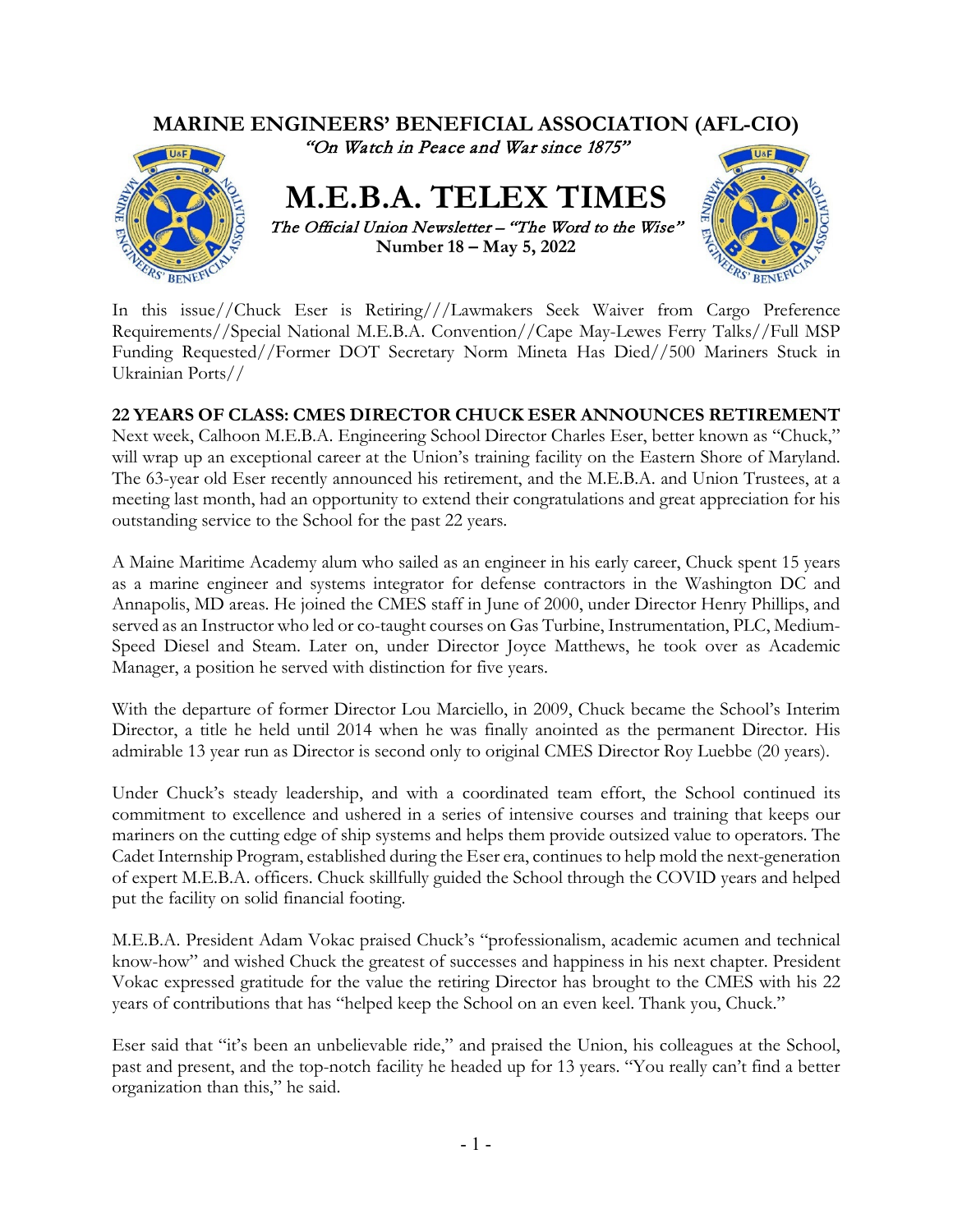CMES Deputy Director Bryan Jennings will be succeeding Chuck while the Trustees begin the search for a permanent replacement.

## **LAWMAKERS LOOK FOR WAIVER FROM CARGO PREFERENCE REQUIREMENTS TIED TO UKRAINE AID**

A pair of lawmakers are heading up an effort to temporarily waive the 50% international food aid cargo preference requirement as Congress looks to supply Ukraine with relief cargoes in its ongoing defense against the Russian invasion. Congress is discussing a supplemental package for Ukraine in response to a White House request for additional military and food assistance.

U.S. Senators Joni Ernst (R-Iowa) and Chris Coons (D-Delaware), are heading up the effort to bypass the required use of U.S. ships and American mariners for at least 50% of the aid cargoes, in the name of cost savings. The 50% requirement can be waived by the President, Defense Secretary or Congress in the case of an emergency. Senate Concurrent Resolutions 37 & 38 declare a state of emergency that would enable the waiver.

USA Maritime, a coalition of maritime interests (including the M.E.B.A. and AMC), strongly opposes the waiver and called the cost of shipping American, cited by the lawmakers, as "dramatically overstated." They noted, "All ocean shipping under the Food for Peace program — foreign-flag and U.S.-flag combined — accounts for only 8% of program costs. The premium for using U.S.-flag ships accounts for less than 1% of program costs."

The coalition also criticized the resolutions as "overbroad." They noted that they don't only apply exclusively to Ukrainian relief, "but would waive Ship American rules everywhere. Resolution 37 would waive Ship American rules indefinitely, Resolution 38 would divert cargoes to foreign carriers for an arbitrary three-year period."

USA Maritime noted that American taxpayer dollars should benefit American workers, "not flag of convenience operators who dodge taxes."

# **SPECIAL NATIONAL M.E.B.A. CONVENTION**

As announced during last year's National M.E.B.A. Convention that was constrained to an online format because of COVID precautions, a one-day Special National Convention will be conducted "in person" next month. Special Conventions are provided for in the M.E.B.A. Constitution and have the same force as regular National Conventions but can be conducted without the ceremonial procedures.

The last Special Convention was conducted in May 2016 when Delegates met briefly to amend the Constitution to accommodate the District's transition to four-year officer terms.

The 20 National Delegates, elected during the 2020 District election, are comprised of a mixture of Union officials and rank-and-file members. COVID restrictions required them to meet by ZOOM in March of 2020 and they fulfilled constitutional requirements. They will gather at the Calhoon M.E.B.A. Engineering School on June 17<sup>th</sup> to discuss business related to the National M.E.B.A.

The National Executive Committee mirrors the District Executive Committee and is headed up by National President Adam Vokac. The 20 elected Delegates include National President Adam Vokac, National Vice President Claudia Cimini, National Secretary-Treasurer Roland "Rex" Rexha, NEC Member Jason Callahan, NEC Member Adam Smith, Rich Doherty, Jeff Duncan, Nicole Greenway,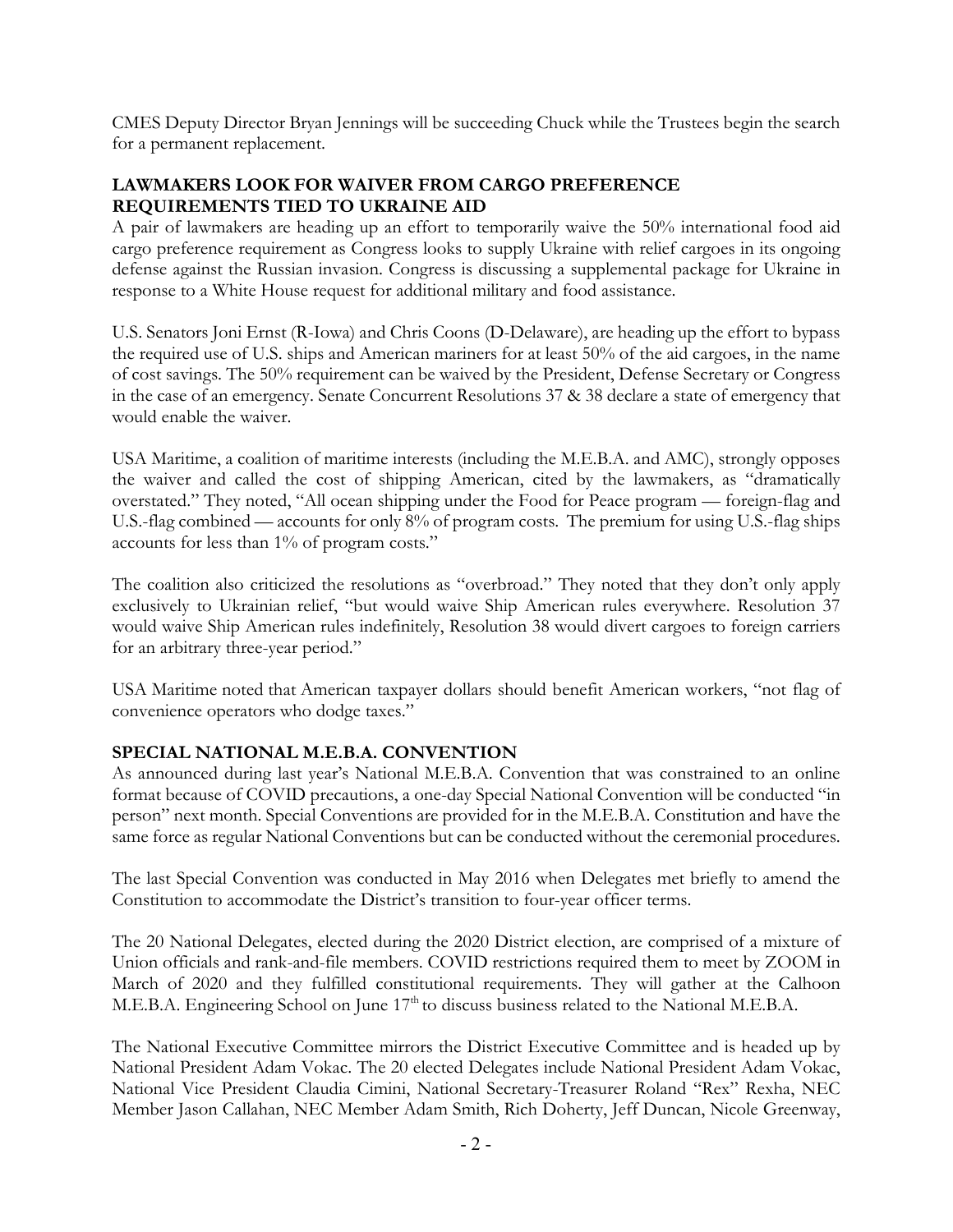Jack Menendez, Max Alper, Kevin M. Cross, John McElhone, Nico Sermoneta, April Fleischer, Erik Barton, Mark S. Collins, Nils Djusberg, Michael R. Doherty, Mark S. Gallagher and Serena Webber-Bey. All have been invited to attend the Special Convention to discuss business and improve the structure and operation of the National M.E.B.A.

#### **NEGOTIATIONS FOR CAPE-MAY LEWES FERRY MEMBERS**

M.E.B.A. recently opened up negotiations for a new contract covering our members serving in the Cape May-Lewes ferry fleet. Overseen by the Delaware River and Bay Authority (DRBA), the ferry system is jointly operated by the States of New Jersey and Delaware. Ferries transit between Cape May, NJ and Lewes, Delaware.

Atlantic Coast VP Jason Callahan led initial talks and was accompanied by Roland "Rex" Rexha, (M.E.B.A. Secretary-Treasurer) and the recently-elected M.E.B.A. CMLF Shop Stewards including John Burke (Deck Officers), Travis Worster (Engineers), Mark Genovese (Deck Unlicensed) and Don Miller (Maintenance). Our agreement with the Authority runs through the end of the year.

## **FULL MSP FUNDING REQUESTED IN HOUSE**

On April 30<sup>th</sup>, a group of 90 bipartisan House lawmakers sent a letter to the House Appropriations Subcommittee on Transportation, Housing and Urban Development (T-HUD) requesting \$318 million dollars for fiscal year 2023 to fully fund the 60 vessels enrolled in the Maritime Security Program (MSP). The letter cites recent testimony from General Jacqueline D. Van Ovost, Commander of the United States Transportation Command (USTRANSCOM), stating the importance of MSP.

It noted, "Our organic capabilities are insufficient to meet our military requirements around the globe, and we are absolutely, inextricably linked. So, the Maritime Security program gives us that guaranteed access, and it is a great value for the dollar to ensure that we can have US-flagged, US-crewed ships available to support us into the future."

While the life of the MSP was extended through 2035, the annual letter led by Congressman Joe Courtney (D-CT) and Congressman Rob Wittman (R-VA) is an important first step to ensure the program can operate without interruption via enactment of separate funding bills before the fiscal year ends on September 30<sup>th</sup>.

## **FORMER TRANSPORTATION SECRETARY, MARITIME STALWART NORM MINETA HAS DIED**

Norman Yoshio Mineta, former Member of Congress and cabinet secretary in both the Clinton and Bush Administrations, died this week after a long and distinguished public service career. He was a strong maritime advocate despite initially being known for an aviation focus, and served as Transportation Secretary for five years, the lone Democrat in the cabinet of President George W. Bush. In that capacity he dealt with numerous calamities including Hurricanes Katrina, Rita and 9/11, and was cool under fire and lauded for his professionalism. A strong advocate for U.S.-flag shipping and skeptic of Jones Act waivers, he was honored numerous times by our industry for his efforts and resolute support. The son of Japanese immigrants, Mineta was held in an internment camp during World War II. He served as a Councilman, then Mayor of San Jose, CA, becoming the first Japanese-American person to ever serve as a big city Mayor. He is the longest serving Transportation Secretary (5+ years) in the 55-year history of the DOT. Before taking that job, Mineta was Bill Clinton's Commerce Secretary, the first-ever Asian American to serve in a Presidential Cabinet. His career includes 20 years in the U.S. House of Representatives (1975-1995) representing the heart of